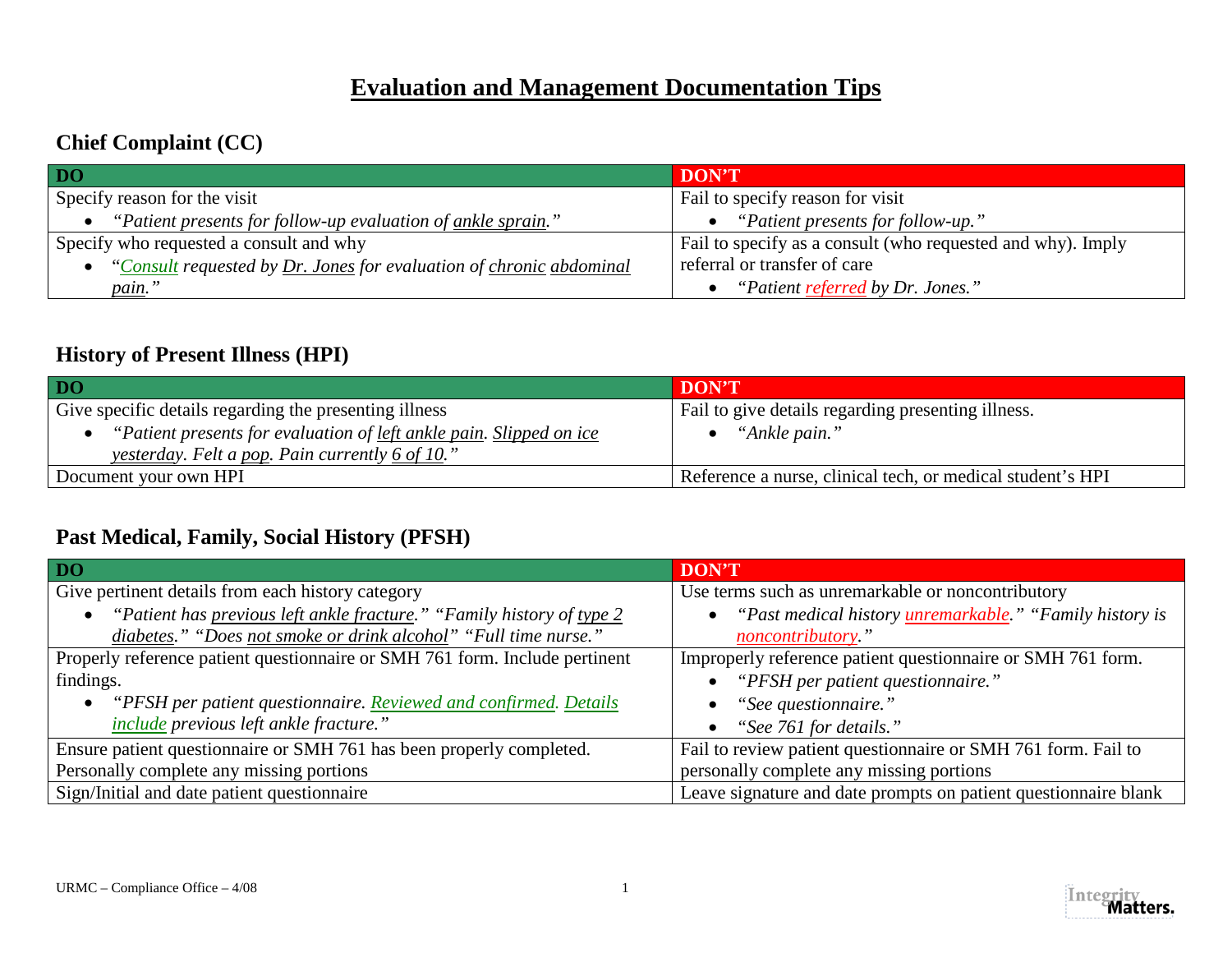# **Evaluation and Management Documentation Tips**

### **Review of Systems (ROS)**

| DO <sub>1</sub>                                                                  | <b>DON'T</b>                                                     |
|----------------------------------------------------------------------------------|------------------------------------------------------------------|
| Document pertinent findings                                                      | Use terms such as unremarkable or noncontributory                |
| "Recent fever and shortness of breath. No GI or GU issues."                      | "ROS <i>unremarkable.</i> "                                      |
|                                                                                  | "ROS noncontributory."                                           |
| Properly reference patient questionnaire or SMH 761 form. Include pertinent      | Improperly reference patient questionnaire or SMH 761 form.      |
| findings.                                                                        | "ROS per patient questionnaire."                                 |
| "ROS per patient questionnaire. Reviewed and confirmed. Details include fever    | "See questionnaire."                                             |
| and shortness of breath."                                                        | "See 761 for details."                                           |
| When all pertinent findings are individually documented, use "all other systems" | Use "all other systems negative" without individually            |
| negative" to indicate all remaining systems are negative                         | documenting all pertinent findings                               |
| "Recent fever and shortness of breath, all other systems negative."              | "All systems negative."                                          |
| Ensure patient questionnaire or SMH 761 has been properly completed.             | Fail to review patient questionnaire or SMH 761 form. Fail to    |
| Personally complete any missing portions                                         | personally complete any missing portions                         |
| Check individual box for each system when completing a template ROS              | Draw a single, straight line through multiple boxes for multiple |
| category                                                                         | systems                                                          |
| Sign/Initial and date patient questionnaire                                      | Leave signature and date prompts on patient questionnaire blank  |

### **Physical Examination (PE)**

| DO                                                                                                                                                                                                                                                                                                                                                                            | <b>DON'T</b>                                                     |
|-------------------------------------------------------------------------------------------------------------------------------------------------------------------------------------------------------------------------------------------------------------------------------------------------------------------------------------------------------------------------------|------------------------------------------------------------------|
| Document the full extent of PE performed                                                                                                                                                                                                                                                                                                                                      | Only document highlights of PE performed                         |
| "Right knee is without effusion, Lachman is negative, and apprehension<br>is negative. There is patellar facet tenderness greater on the left than the<br>right. Forced flexion produces no increased symptoms. Hamstring<br>flexibility is noted to be acceptable and strength is felt to be adequate.<br>There is minimal pain at this point with resistance to extension." | "No effusion, some patellar facet tenderness."                   |
| Include documentation of Constitution (e.g. vital signs, general appearance)                                                                                                                                                                                                                                                                                                  | Fail to include documentation of Constitution (e.g. vital signs, |
| "Well developed male in no apparent distress. Right knee is without"                                                                                                                                                                                                                                                                                                          | general appearance)                                              |
| Clearly specify when a complete examination of a single organ system has been                                                                                                                                                                                                                                                                                                 | Fail to specify when a complete examination of a single organ    |
| performed.                                                                                                                                                                                                                                                                                                                                                                    | system has been performed                                        |
| "A complete neurological examination was performed. Details<br>$\bullet$                                                                                                                                                                                                                                                                                                      |                                                                  |
| <i>include</i> "                                                                                                                                                                                                                                                                                                                                                              |                                                                  |
| URMC – Compliance Office – $4/08$                                                                                                                                                                                                                                                                                                                                             | Tatomin                                                          |